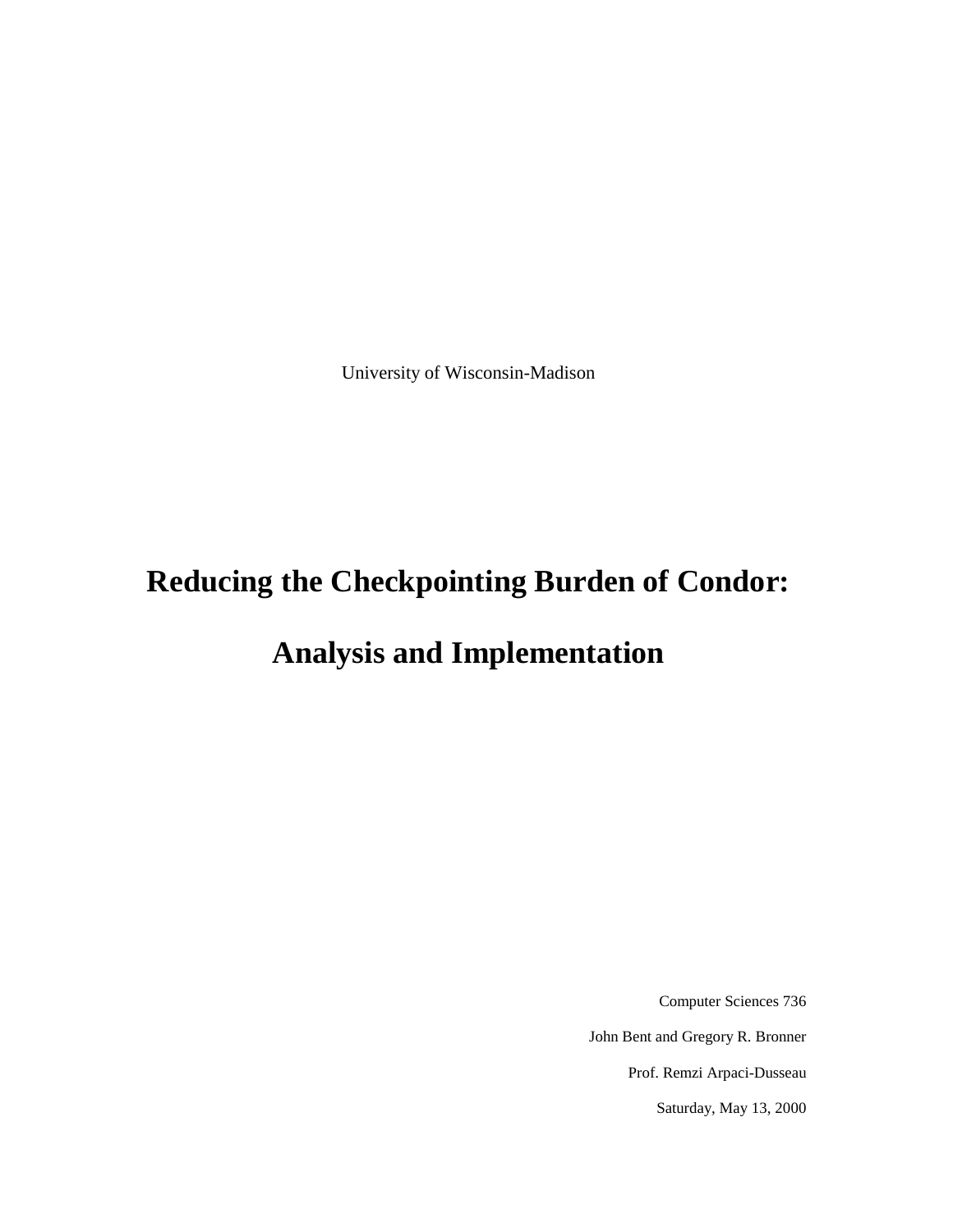Acknowledgements:

We wish to acknowledge the generous help of the Condor Team, and especially of the Condor Team staff members Todd Tannenbaum, Jeff Ballard, Peter Keller, Derek Wright, and Peter Couvares. The original idea to investigate Condor checkpointing came from Jim Basney, and Doug Thain and Rajesh Raman answered many of our questions. Finally, we thank Remzi Arpaci-Dusseau for his guidance and criticism of our work.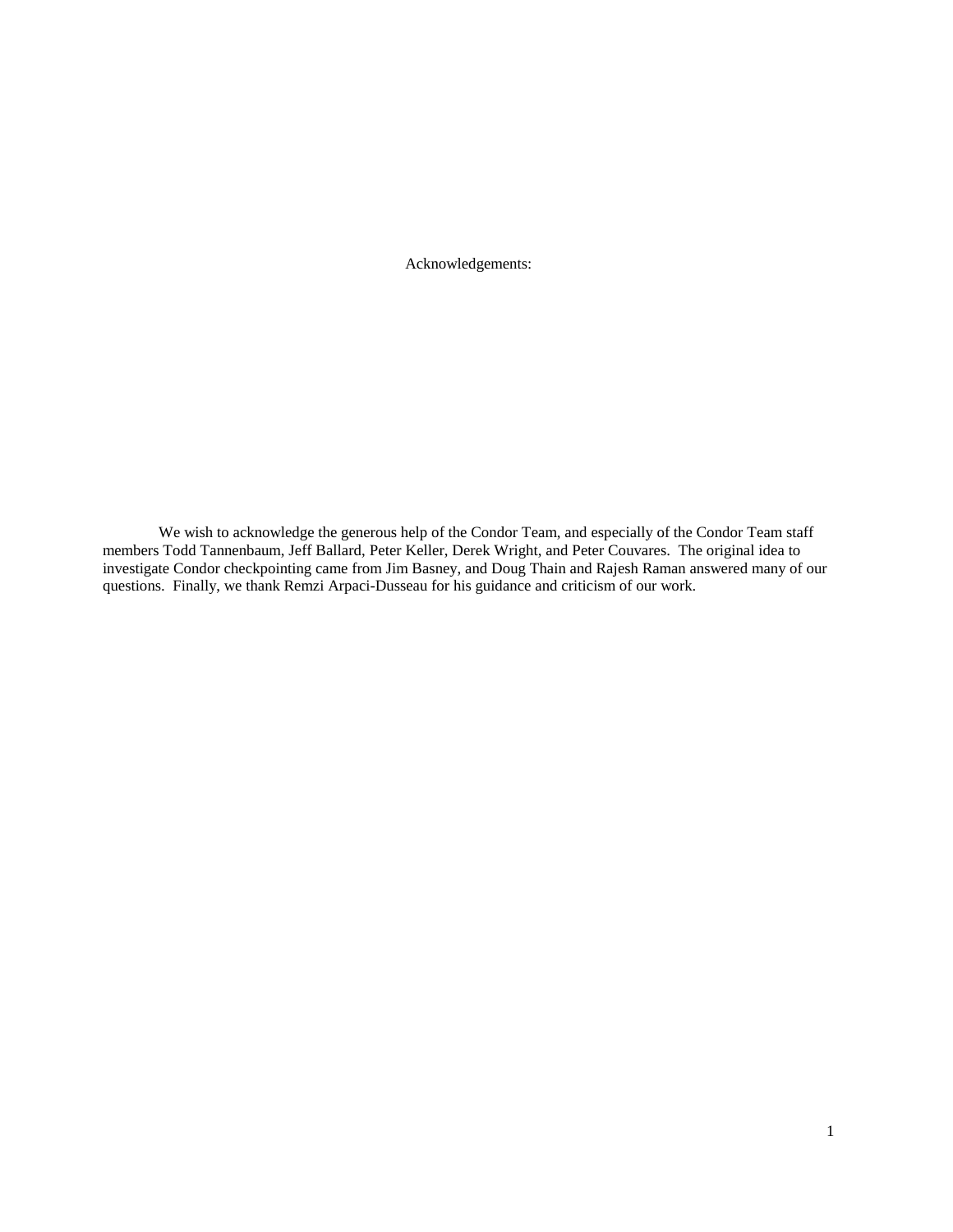**Table of Contents:** 

# **REDUCING THE CHECKPOINTING BURDEN OF CONDOR: ANALYSIS AND IMPLEMENTATION...........**

## **Table Of Figures:**

| Figure 1: Most users' programs are consistent in the percentage of their data segment pages that they update.                                                                                                                     |
|-----------------------------------------------------------------------------------------------------------------------------------------------------------------------------------------------------------------------------------|
| Figure 2: Percentage of clean pages by user. Note that this is highly user dependent because different users run<br>different kinds of jobs. Also note that these are generally higher than synthetic benchmark figures generated |
| Figure 3: Total potential savings and total data checkpointed. Note large usage differences between users. 7<br>Figure 5: Checkpoint latency times as a function of image size and percent and locality of modified pages.9       |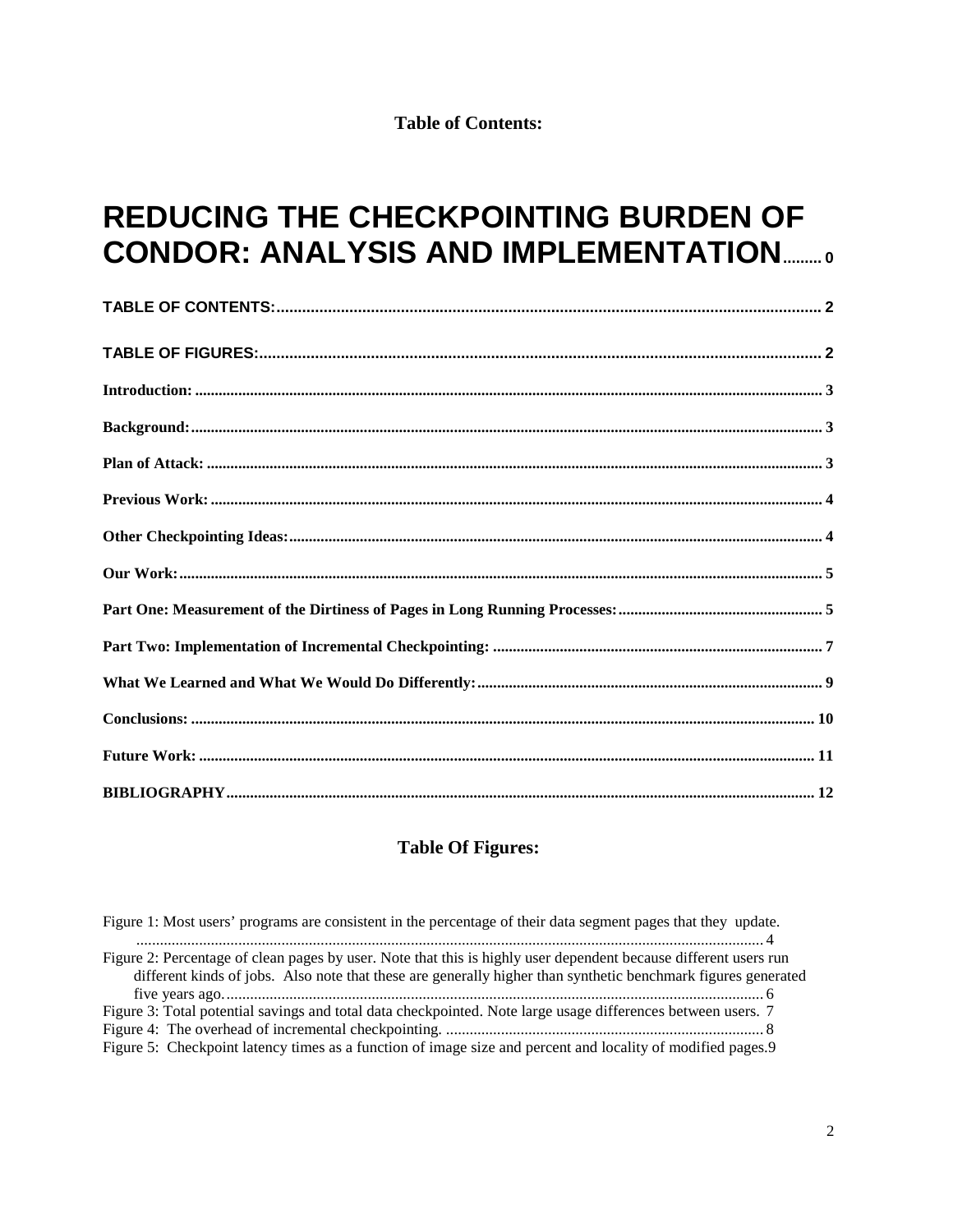## **Introduction:**

Condor is a distributed system that harnesses the power of users' unused workstations to deliver large amounts of computing to CPU intensive projects. Because users can and do claim their machines at unforeseeable times, Condor checkpoints programs' state periodically and migrates interrupted jobs to new host machines. Additionally, Condor checkpoints a job when it detects user activity at the terminal; this is called a *vacate checkpoint*.

As enrollment in a Condor pool is usually voluntary, the Condor system must strive to minimize user disruptions. In particular, this necessitates finding a balance between shipping as little data across the network as possible (to avoid saturating it), while vacating computers as quickly as possible. Our research represents an attempt to make Condor more user-friendly by improving vacate speeds while reducing network bandwidth.

#### **Background:**

In UNIX, as in most modern operating systems, the state of a process consists of the contents of the memory in its address space, its open files, pending signals, the state of the registers, and any other operating system-specific features that affect the computation. The most important idea of user-level checkpointing was that it is possible to reduce the problem of saving the state of kernel-level state variables (registers, open files, etc.) to the problem of saving user-level memory by using  $set_jmp/long_jmp$  calls which have the effect of pushing kernel-type information onto the stack, where it is accessible to user-level programs, and can be written to disk. As the image size of processes has grown, fueled by the rise of virtual memory, the amount of time that it takes to write the process to disk has also grown, as I/O speeds have not kept pace with the growth in process sizes.

More recent work on user-level checkpointing has focused on making the checkpoints smaller and on improving the speed of checkpointing. The most promising idea to come out of this research effort is probably incremental checkpointing; rather than write out the entire process space to disk, these methods attempt to write out only the differences, relying on memory locality and frequent checkpointing to ensure that the differences are much smaller than the whole space.

The aim of this project was to determine to what to extent modern ideas of user-level checkpointing would improve the user and network-friendliness of Condor, without making it less stable, less architecture or operating system neutral, or less reliable. Additionally, the previous work developed checkpointing strategies that were optimized for a synthetic load of mostly numerical or mathematical software running on much slower machines and that checkpointed every few minutes. We wanted to see whether these same ideas of incremental checkpointing would be applicable in Condor, which runs a wide range of CPU intensive software and typically checkpoints much less frequently (the default interval is three hours).

#### **Plan of Attack:**

In order to determine whether incremental checkpointing would be beneficial to Condor, we proceeded as follows:

- First we examined the relevant literature and data on checkpointing.
- Next we attempted to measure the redundancy in Condor's current checkpointing scheme by implementing a tool that did a page-by-page comparison between the current checkpoint and its immediate predecessor, and calculated the number of pages that were new and that had had data written to them (*dirty pages)*.
- We then condensed this information and imported it into a relational database, and attempted to infer whether incremental checkpointing would offer any performance improvements over conventional checkpointing. As a side-effect, we were able to test long-term patterns of memory usage in several different kinds CPU intensive programs; these results tended to agree with the published literature.
- We then set out to modify Condor to support incremental checkpointing, using some simple incremental checkpointing techniques.
- Finally, we measured the time latency performance of incremental checkpointing versus normal Condor checkpointing on a synthetic workload.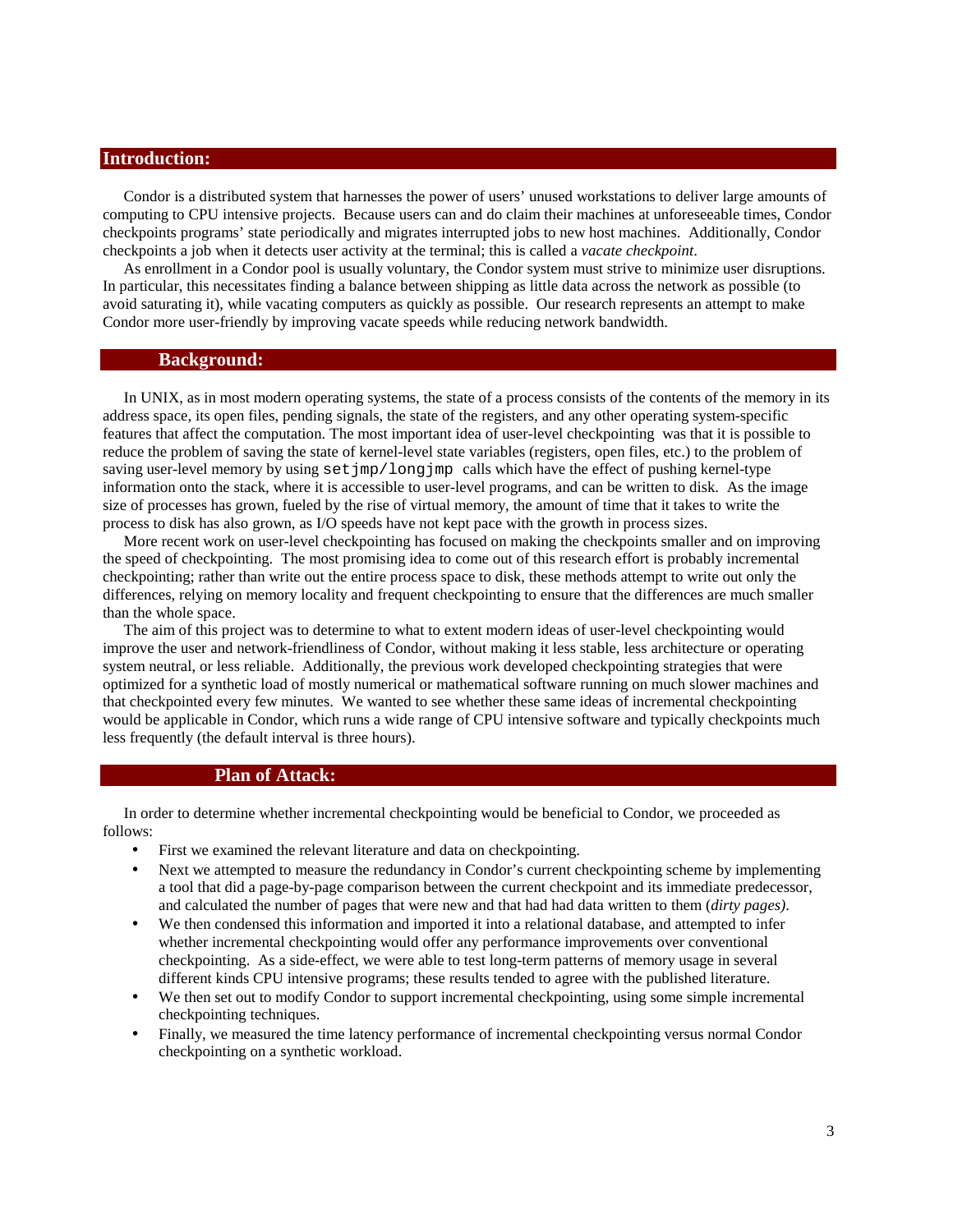### **Previous Work:**

With the rise of the personal computer during the early 1980s, the aggregate amount of computing power rose quickly. At the same time, much of this power was invested in single-user workstations that spent most of their time running screen savers or waiting for their owners to return. The Condor system was developed to harness the wasted cycles from these computers, but in order to ensure forward progress, a mechanism for user-level checkpointing had to be developed.

Litzkow and Solomon developed user-level checkpointing; this evolved to work on most variants of the UNIX operating system<sup>1</sup>. The basic mechanism that they used was to use set jmp calls to capture the program state (registers, etc.) into memory, and then write the entirety of each segment (excluding the text segment, which is read only) to disk. Later, this mechanism was modified to copy the segments to a temporary segment, compress that segment using gzip, and send the resulting compressed file to a checkpoint server. This method is called compressed checkpointing; although popular in some Condor installations, it is very slow and has been turned off in many Condor pools for this reason.

More recently, a group led by James Plank developed alternative mechanisms for performing checkpointing. They reasoned that if a process does not dirty all of its pages between checkpoints, sending the clean pages back to the checkpoint server represents wasted effort, as these pages have not changed from the previous checkpoint. Specifically, they developed several techniques including:

*Incremental Checkpointing*: All writable pages are set to read only using mprotect; the resulting segmentation violation gets trapped; the offending page has its permissions reset to read-write and the page number is written to a list of dirty pages. This method imposes the overhead of an mprotect once per dirty page, as well as the time necessary to process a signal and jump to the appropriate signal handler, but can dramatically reduce the amount of data written at checkpoint time if a significant number of pages are not modified between checkpoints.

*Copy-On-Write Checkpointing*: As dirty pages are swapped out of memory, they are written to a log-structured checkpoint file; at checkpoint time only dirty pages must be written out to disk. This has the advantage of reducing vacate time, but the disadvantage of requiring access to the kernel paging mechanism.

*Bitwise Compressed Differences:* At checkpoint time, the dirty pages are XORed with the previous contents of the page. In the event that the pages are similar, most of the contents of the difference will consist of long sequences of zeros. In that case, the differences can be compressed using standard compression algorithms, and the result will be much smaller than one page.

*Human Assisted Checkpointing:* Using information supplied by the user, in the form of include\_bytes, exclude bytes, and checkpoint here calls, the amount of data to be checkpointed can be reduced dramatically by eliminating the checkpointing of memory whose value is no longer needed for the computation, and by choosing to checkpoint at times when the total amount of data to be checkpointed is least (e.g. at the beginning of an iteration for an iterative process). We chose not to use these ideas because they weren't applicable to the research that we were performing, and because we didn't really believe that most people were willing or able to modify their programs in order to run them under Condor.

*Compiler Assisted Checkpointing:* Basically this is the same as human assisted checkpointing, but it involves using the compiler to make the judgments about when to checkpoint. Although this is a promising technique and may well offer large savings, it was beyond the scope of this project and somewhat outside of our areas of interest.

Plank's group validated their results through a series of synthetic benchmarks consisting primarily of publicly available mathematical or computational physics software. What they found was that over a ninety second interval, the efficiency of various checkpointing mechanisms depended upon the rate at which the pages were dirtied; in cases where most pages were not dirtied, incremental checkpointing was a clear win.

#### **Figure 1: Most users' programs are consistent in the percentage of their data segment pages that they update.**

#### **Other Checkpointing Ideas:**

 $\overline{a}$ 

*Probabilistic Checkpointing:* The idea behind this was that by hashing the value of all memory in a page, we could obtain a piece of summary information which could be compared with a page on disk or across the network easily. The trouble with this mechanism is that unless the hash code is as long as the page, there is no way to

<sup>&</sup>lt;sup>1</sup> While versions of Condor have been developed for non-UNIX operating systems, all have been shipped in a 'clipped wing' format, meaning that they do not support checkpointing.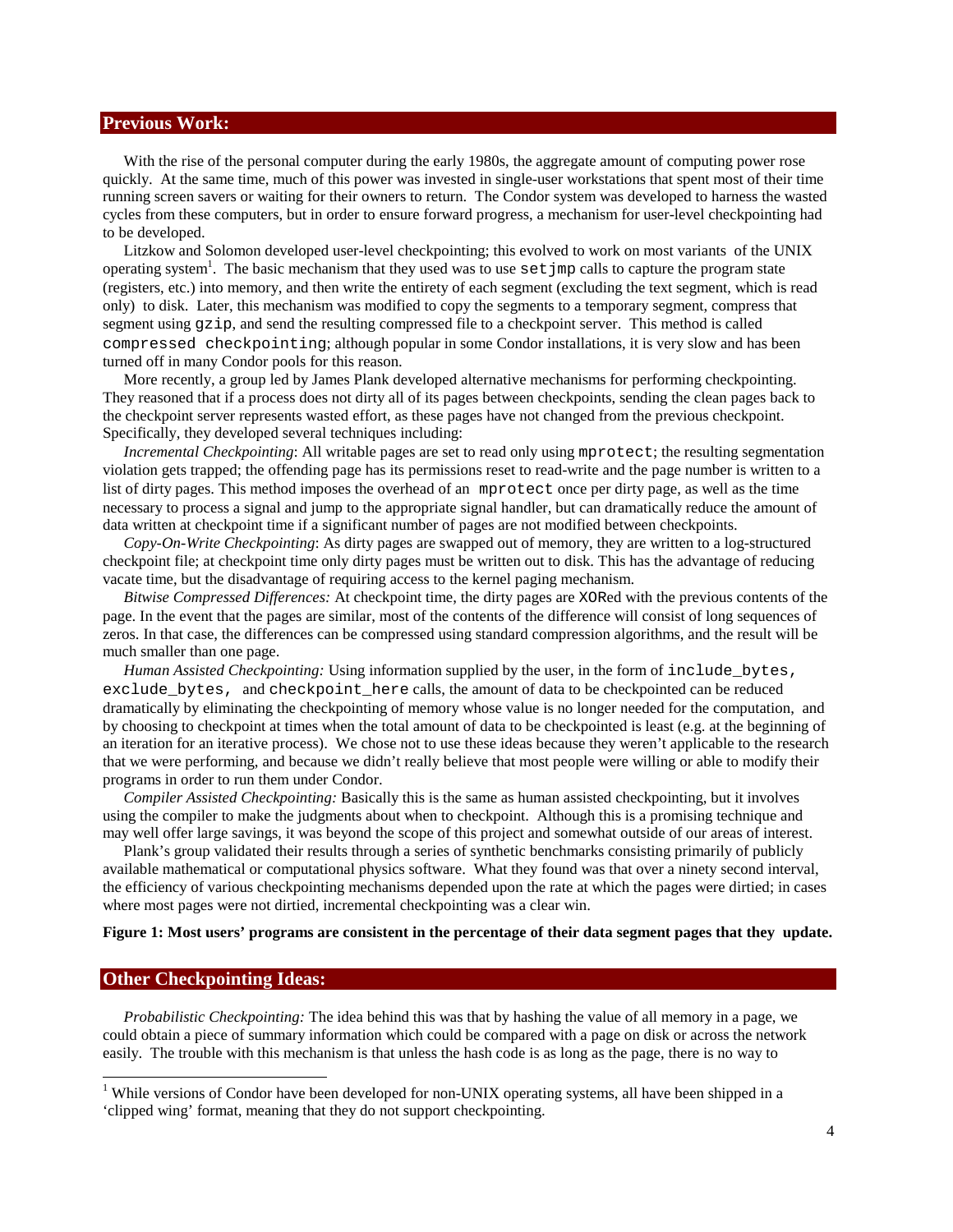

determine whether the pages are identical. Through mathematics, we could guarantee that the probability of determining two different pages to be the same would be less than an arbitrary number, albeit at increasing expense.

Like lottery-based scheduling, probabilistic checkpointing failed to gain wide-spread acceptance because of most people's reluctance to accept anything other than deterministic methods. Indeed, Professor Miron Livny, head of the Condor project, reacted quite strongly against it, correctly arguing that potentially inaccurate computation would be hard to sell, and that many users would be justifiably reluctant to use such a system.

## **Our Work:**

Our work is composed of two parts. In the first section we designed and implemented a system to measure the dirtiness of pages in processes submitted to the Condor system. In the second part, we implemented an incremental checkpointing system, and compared the performance of this system to the performance of the standard sequential checkpointing algorithm on a synthetic workload.

#### **Part One: Measurement of the Dirtiness of Pages in Long Running Processes:**

We measured the dirtiness of user jobs by adding code at the checkpoint server. We did this by examining the checkpoint files immediately after the checkpoint, and comparing the most recent checkpoint file with its predecessor. In order to verify the accuracy of this process, we wrote programs that dirtied specific patterns of bytes and then checkpointed the image; the resulting summary of the checkpoint file was visually inspected for accuracy.

The checkpoint file format is fairly simple; it consists of a header, a number of segment information structures, and the a series of data blocks which correspond to the data contained in each segment. Using this information, were able to collect statistics about the process on a page-by-page basis; at checkpoint time a script appended the most recent statistics to a log file stored on the checkpoint server.

Specifically, the statistics that we kept consisted of the size of the process, the page size of the host architecture, the number of dirty pages, the percent of modified bytes on the dirty pages, the number of new pages added to the process, the number of segments and their types, the owner of the job, its name, and the time of the checkpoint. Although we did collect the data necessary to determine the page locality of dirty pages (e.g. the history of a specific page over time), we did not incorporate this data into our database, as it would have made our database too large; a future study may wish to explore this more fully.

Because of the necessity of not overloading the checkpoint server, we did not attempt to perform analysis at the time of data collection. Additionally, none of the users were notified that we were running this checkpoint analyzer during the investigation period, nor did Condor's speed or reliability change noticeably during the period; consequently we believe that our measurements did not affect the quantities measured, nor did it induce users to behave differently during the measurement period than they do at other times.

During the measurement interval, which lasted approximately one month, we checkpointed over 1800 jobs, comprising the work of nine distinct users, and consisting of over 1.6 terabytes of data. After collecting the data, we were careful to remove the checkpoints generated by members of the Condor team for testing and development purposes.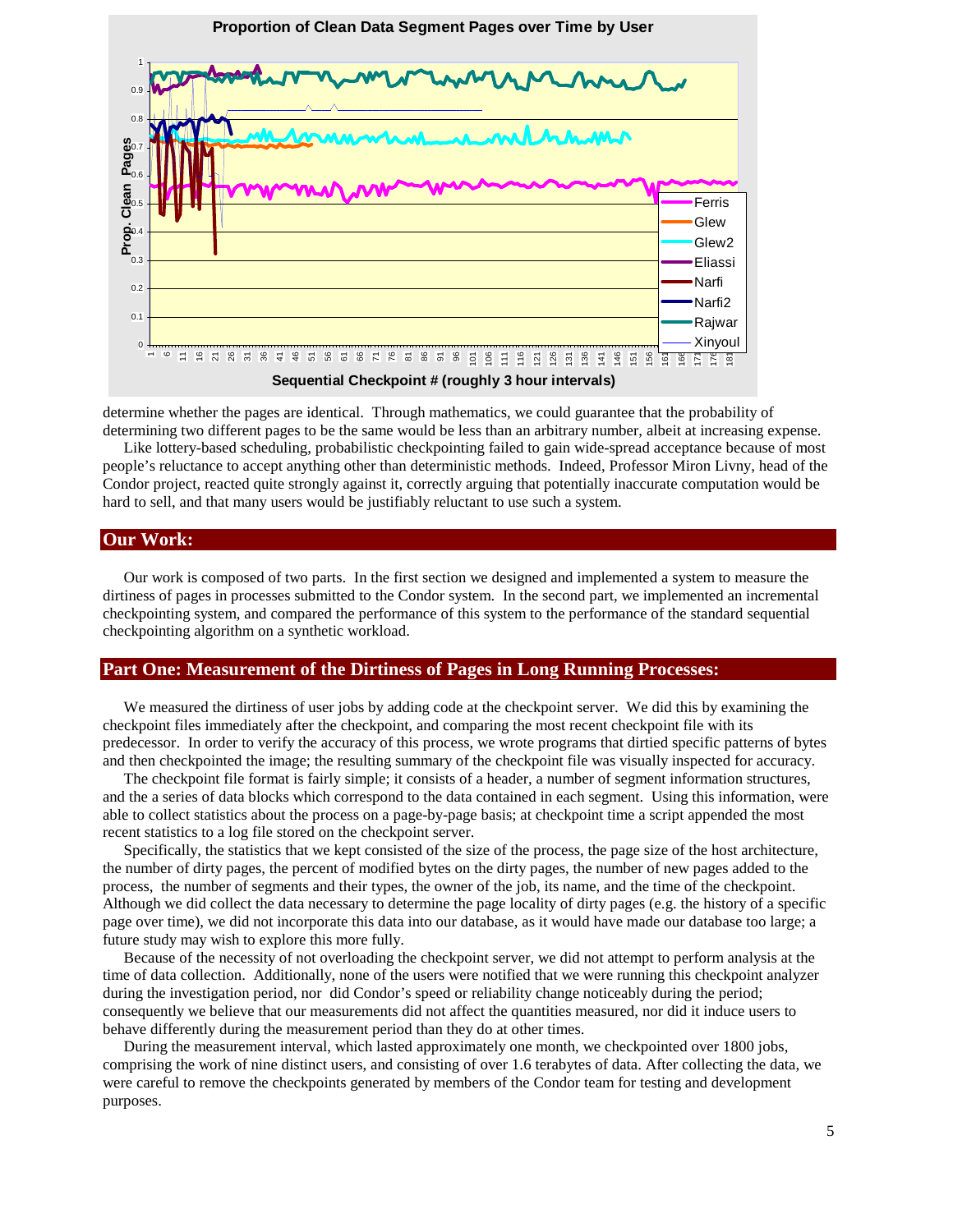The first result that we obtained was that in long-running jobs, the size of the data segment dominates the size of all other writable segments combined. Most shared library segments are quite small, often consisting of only a page or two of memory, and the stack segments rarely exceed five or six pages; about 98% of the pages checkpointed were in data segments. After realizing this, we concentrated our efforts on reducing latency in checkpointing the data segment; the potential benefits to improving the checkpointing of other segment types did not justify the implementation overhead.

Next we observed that the proportion of clean pages in each checkpoint stayed relatively constant when viewed on a per user basis. This is shown in figure 1; note that for most users the proportion of clean pages varied only slightly over time.

More importantly, this showed us that the past history of a process' propensity to modify memory was a fairly reliable indicator of its future propensity to do the same; for some users the correlation between the percentage of clean pages at time t and at time  $t+1$  was as high as .91; the average value was greater than 0.7, meaning that the previous value predicted at least 70% of the variance in the observed value. n which user's job was being checkpointed. This result can be most easily explained by the fact that must users ran the same programs multiple times, only varying the input data.



### **Figure 2: Percentage of clean pages by user. This is highly user dependent because different users run different kinds of jobs. Also note that these are generally higher than synthetic benchmark figures generated five years ago. [Not shown: The standard deviation of these averages was very low.]**

The most interesting aspect of figure 2 is that the percentage of clean pages can be quite high, and is much higher than the Plank group reported, even though Condor checkpoints a process every three hours, while the Plank group checkpointed their programs every ninety seconds. We have several explanations for this discrepancy:

- 1. The Plank group ran primarily mathematical simulations which tended to perform random access on matrices; several of these synthetic benchmarks actually touched almost all of their memory because they performed matrix computations of the form  $A_{n+1}=F(A_n)$ ; because this type of computation writes a new matrix over the old one, it tends to touch many pages.
- 2. Condor users have been moving away from using Condor solely for numerical calculation; they now tend to submit other types of jobs including artificial intelligence simulations (eliassi), integer programming (ferris), integer benchmarks (SPECint 95) running on a simulated processor at low speed (glew), numerical simulations (narfi), etc.. Some of these jobs may be sticking large data structures into memory and just reading from them.
- 3. Object oriented programming tends to create large objects, but much of the object doesn't change much after the object is initialized; this would create pages that were perennially clean.
- 4. Certain types of simulation codes have become more efficient by emphasizing computation only in areas in which the investigator is interested. An example of this would be a climate simulation that confined most of its updates to North America<sup>2</sup>.

 $\overline{\phantom{a}}$ 

<sup>&</sup>lt;sup>2</sup> Andy Glew suggested this idea.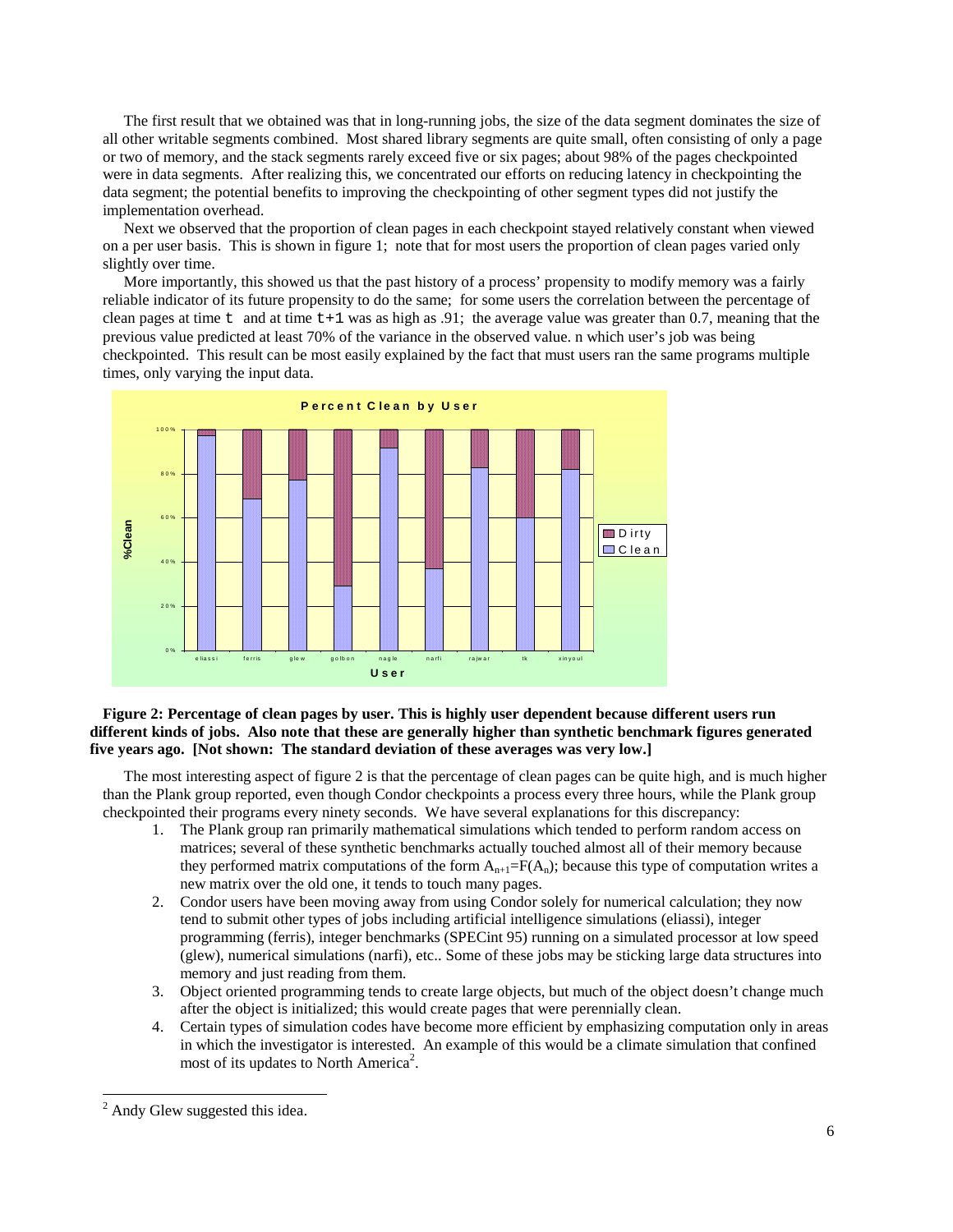5. Using the working-set model of program behavior, a program may rapidly dirty most of the pages that it is interested in, but confine all successive writes to those pages; this could be tested by running the checkpoints more often, but we have not had time to do this yet.



Using this data, we were able to calculate the potential benefits of incremental checkpointing. They are summarized in Figure 3.

#### **Figure 3: Total potential savings and total data checkpointed. Note large usage differences between users.**

What is readily apparent is that a significant amount of data that was checkpointed consisted of unchanged pages. Over the 23 days that we kept statistics on unchanged pages, we determined that roughly 0.7 of the 1.2 terabytes that we checkpointed were clean pages. This represents a significant opportunity to reduce the latency and overhead of checkpointing and reduce by about 60% the Condor network traffic. In the current UW pool, this would result in a savings of 30 gigabytes of network bandwidth every day. Based upon this data we decided to continue implementing incremental checkpointing.

Additionally, Figure 3 also confirms a historical fact of Condor usage: the top few users typically account for almost all of the resource consumption. In particular, during our experimental period, several users ran longrunning jobs that checkpointed often, while others, such as the user tk dispatched hundreds of short-lived jobs that often finished in three hours or less, thus obviating the need for checkpoints.

## **Part Two: Implementation of Incremental Checkpointing:**

Once we had established the network bandwidth savings that could be achieved with a policy of incremental checkpointing, we were curious to examine whether we could expect a similar reduction in the time latency of the checkpoint event. As mentioned before, Condor jobs often must vacate a non-dedicated execution machine when keyboard activity at that machine indicates that the machine's user has returned. In order to be as sociologically nonintrusive as possible, Condor must either checkpoint very quickly or lose all throughput since the last periodic checkpoint<sup>3</sup>.

An implementation of incremental checkpointing uses a Unix system-call, *mprotect*, to write-protect the

<sup>&</sup>lt;sup>3</sup> Jim Basney, a researcher at the University of Wisconsin, has recently been working on a third option, "slow" checkpointing. Slow checkpointing splits writing the checkpointing image into multiple writes and sleeping between them to lower the user's perception of Condor's intrusion.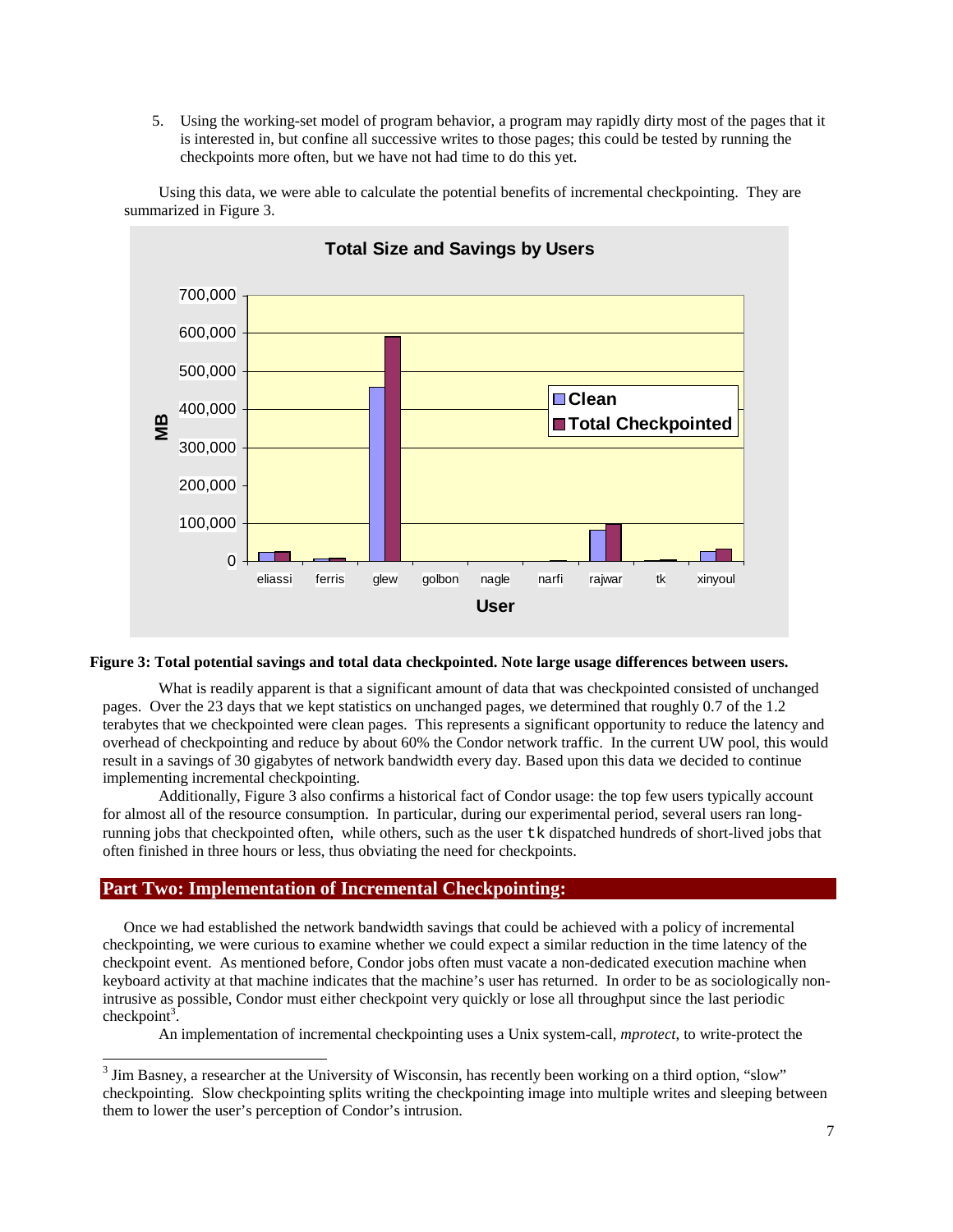image's pages in memory and a signal handler function to respond appropriately to the resulting segmentation violations that occur when the user code attempts to write to the now protected memory. By mprotecting the image following either a checkpoint or a restart event, we can use the resulting segmentation violations to track which pages of an image have been modified since the previous checkpoint. Subsequent checkpoints need only write this set of dirty pages.

From our measurements, we had seen that 98% of the pages in processes are contained within the data segment (i.e. the stack and the shared libraries contribute an insignificant number of pages to the total image size). For this reason, we decided to implement incremental checkpointing on the data segment only and retain the current policy of sequential checkpointing for the other segments within the memory space of the process.

Within the signal handler function, we wrote code to reset the permissions on the offending page so that the violating write instruction can successfully complete when execution returns from the signal handler. Before we can return from the signal handler however, we must update a data structure somewhere to remember which pages have been modified. One somewhat tricky aspect of the implementation is the placement of this data structure. Situating it within the data segment, which is the default location for dynamically allocated memory, will result in re-entrant signal handling when we attempt to modify it. This can have disastrous consequences.

To avoid this, we maintained our data structure in a new segment of memory which we allocate for this purpose by *mmaping* /dev/zero<sup>4</sup> to an unused space in memory. We allocate this segment to hold a few variables for accounting and to remember the original end address of the data segment and to hold a bitmap containing one bit for each page in the data segment. The original end address of the data segment is used to compute whether the data segment has grown since the last checkpoint. This allows us to include any new pages with the modified pages when we write our incremental checkpoint.

To measure the overhead of adding *mprotect* and the signal handling of the segmentation violations, we ran two microbenchmarking programs in three different operating systems. One program microbenchmarked the *mprotect* system-call, by allocating a 10,000 page array and then *mprotecting* each page twice, first as read-only and then as read-write. The other program microbenchmarked our signal handling code by similarly allocating a 10,000 page array and then *mprotecting* each page as read-only and then triggered our signal handler by attempting to write to that page. Each job was then submitted one hundred times to the UW Condor pool to elicit realistic behavior.

|                        |      | Linux. X86 | <b>Solaris, SPARC</b> | Solaris, X86 |
|------------------------|------|------------|-----------------------|--------------|
| <b>Mprotect</b>        | Avg. | $2.98$ us  | 5.20 us               | 5.16 us      |
| <b>Signal Handling</b> | Avg. | 22.89 us   | $167.76$ us           | 110.36       |

#### **Figure 4: The overhead of incremental checkpointing.**

Our microbenchmarks show that the overhead of incremental checkpointing is minimal. For example, even if every single page in a 10,000-page image is dirtied between checkpoints, the overhead of handling the segmentation violations and the *mprotect* call for each page adds less than two seconds of execution time between checkpoints. Given Condor's current three hour interval between periodic checkpoints, this results in less than 0.02% overhead even in the most pathological case.

To measure any reductions in the checkpoint time latency, we wrote a program that allocated a large array and purposefully manipulated its pages and explicitly called the checkpoint routine within the Condor code with which it was linked. To show the behavior within all possible ranges of locality, we called checkpoints after both modified pages using randomized locality and then using clustered locality. Our hypothesis was that the locality of the dirty pages would have no effect on sequential checkpointing which always writes the entire image but that incremental checkpointing would fare much better when pages are clustered. Since incremental checkpointing initiates a system-call for each clump of modified pages, randomly scattered modified pages should take longer to incrementally checkpoint than if that same number of pages had clustered locality.

<sup>&</sup>lt;sup>4</sup>/dev/zero is a special file in \*nix which appears to contain an infinite amount of zeros when read and discards any data which is written to it.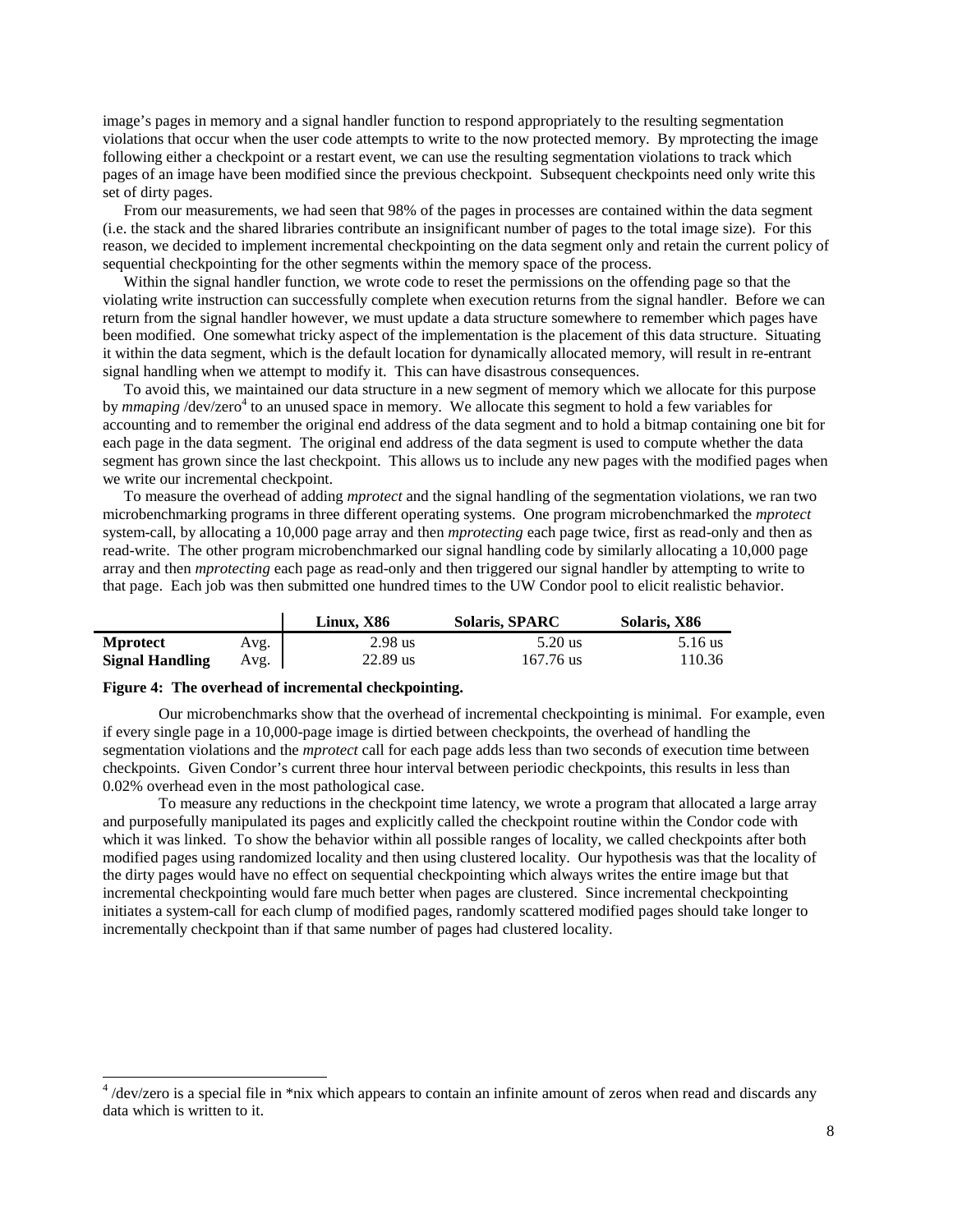

**Figure 5: Checkpoint latency times as a function of image size and percent and locality of modified pages.**

One seeming anomaly is that incremental checkpointing is still faster than sequential checkpointing even at 100% dirty. In this case, all pages will be written and incremental checkpointing should be slower because it has to examine the bitmap. The reason that this is not the case in our measurements is because the 100% refers to the pages which were actively in the control of the program. Our test code dirty every single page of the array which it had allocated. However, the array did not fill the entire data segment. Clean portions of the data segment outside of our array were not checkpointed by incremental checkpointing but were by sequential checkpointing. Regardless of the total image size, these clean pages outside of our array were usually about 200 pages; they consist of pages allocated by the C runtime library and other libraries; in any event they don't affect the measurements much.

## **What We Learned and What We Would Do Differently:**

Unlike some groups, we picked a project that allowed us to work independently, had clear milestones, and most importantly, allowed us to view preliminary results very quickly. During the course of the project, we worked independently and at different times, communicating through email. As each of us had a different skill set, this allowed us to occasionally work at problems in parallel without stepping on each others toes. Having clear milestones allowed us to focus on near-term objectives, and encouraged us to focus on completing small sections of the project without feeling as if we had to get everything done all at once; it also gave us a sense of where we were relative to our original estimates. Finally, picking a problem that allowed us to start generating data quickly allowed us to avoid the trap of having to complete the project before obtaining any data, and allowed us to use preliminary analyses of the data to steer the project in more promising directions.

Initially we concentrated on trying to re-use existing code, but we were unable to separate the classes from the libraries in which they were embedded; this resulted in some very simple executables that were over 2 mb in size, and were excruciatingly slow. Our further attempts were stand-alone programs; we re-implemented a lot of the data structures and made them independent of the Condor libraries. As a result, we had to learn UNIX system calls, signals, etc., and became quite familiar with the man pages; as a result of reading many of the header files in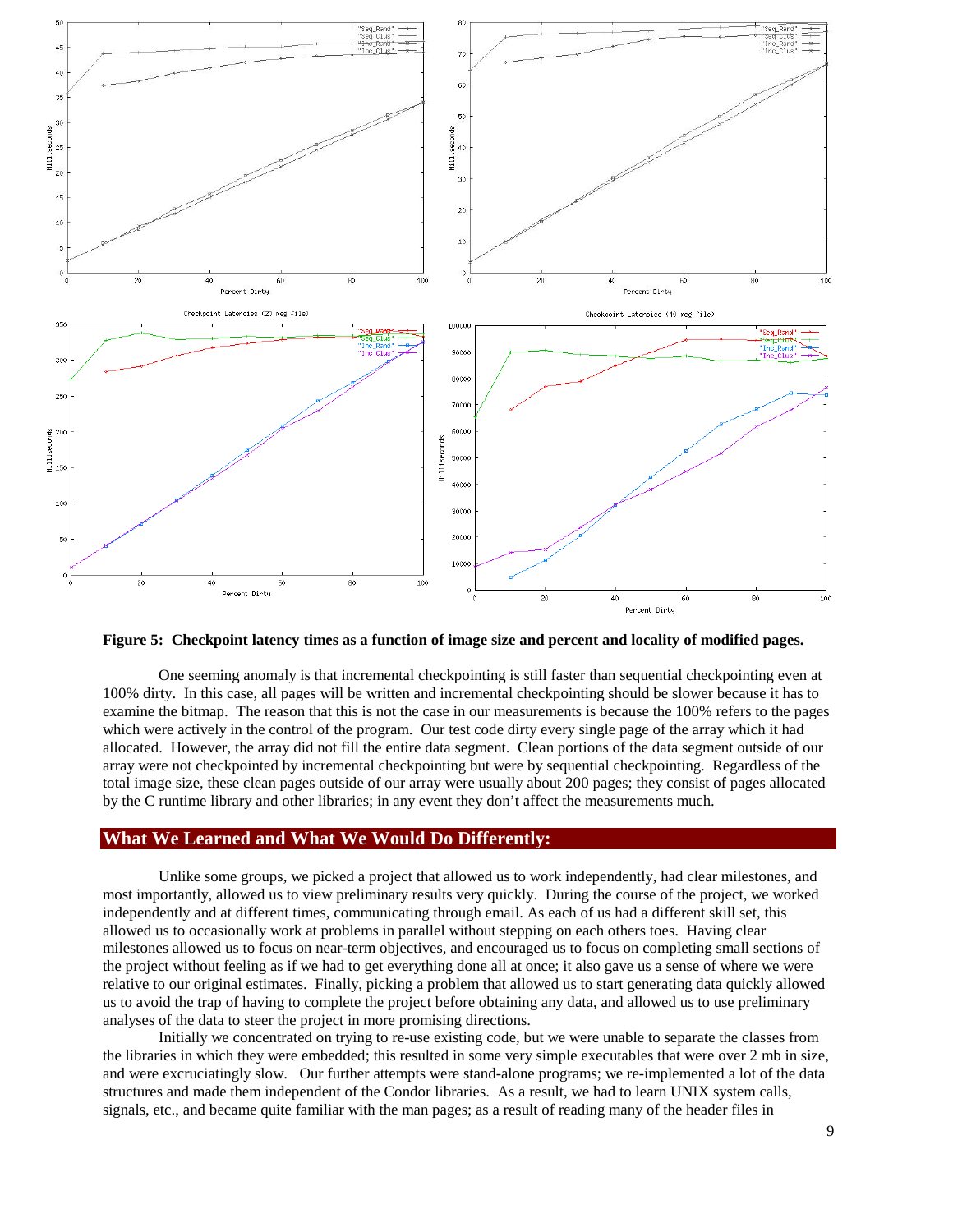/usr/include on several different OS/OS version combinations, we gained a newfound understanding of how an operating system works. We also benefited from the expertise of the Condor team in figuring out the differences between similar system calls and communications paradigms.

One task that occupied a lot of time was attempting to get our checkpoint comparison tools to work with every possible OS, OS version, architecture, and compression level of checkpoint and checkpoint server. In particular, obtaining accounts on the respective machines, accumulating a testing library of representative checkpoints, and ensuring that the code would be not only cross-platform, but cross-architecture as well proved to be quite tedious. When confronted with a user who was working on a 64 bit machine, we elected to stop development on our tools and simply ignore his checkpoints (which were only 40 out of 20,000). If we had to do it again, we would prefer to work in a more homogenous environment, as system calls and signals tend to be some of the least portable portions of a program.

We managed to start early enough to collect a significant amount of data, but we collected the data before we designed the database to analyze it. This resulted in us having to write, debug, and test a series of custom parsers; had we started analyzing data immediately after collecting it, we would have been able to design our log files to be more easily interpretable by the database, we would have gotten more complete data, and we would have been able to omit a long series of steps necessary to fix incomplete row entries in the database<sup>5</sup>.

We would have also liked access to a higher end database on a more expensive piece of hardware, as joins against a large table are extremely slow in Access (they sometimes took well over half an hour on Greg's laptop), and our tables comprised around 35 MB without accounting for indexes, and the additional columns that we added.

Finally, we would have liked access to a lot more disk space and/or a really large tape array to archive checkpoints as they came in; this would have allowed us to do more analysis, would have allowed others to check and validate our data, and would have supplied a series of trace files for future checkpointing investigations.

## **Conclusions:**

 $\overline{a}$ 

Based upon our investigations, we believe that incremental checkpointing is worthwhile for many nonnumerical jobs submitted to the Condor system. We have seen that the overhead of performing incremental checkpointing is negligible, the reduction in vacate latency and network bandwidth significant, and in the worst case, incremental checkpointing remains comparable to sequential checkpointing. Furthermore, because of the similarity of users' jobs and because of jobs' propensity to touch roughly equal fractions of pages each checkpoint cycle, we have two powerful mechanisms for determining which jobs would be good candidates for incremental checkpointing.

The major reservations that we have about incremental checkpointing are that it adds complexity to the checkpointing code, that it adds one more system call (mprotect) to the list of calls that are not supported in Condor, and that it is somewhat less portable across operating systems. However, we believe that a properly abstracted, architecture-independent checkpointing library could make Condor a much more network-friendly product. There is also the potential issue of overwhelming the checkpoint server. Since the checkpoint server has to update the checkpoint file with the new data, it might not be able to respond as quickly to checkpoint requests. We personally doubt that this would be a problem since we reduce the server workload by reducing the amount of data which it receives, but if it is a problem, a site could choose to establish multiple checkpoint servers. Finally, there is a very slight risk of incorrect results due to the non-idempotence of the checkpoint file update process using incremental checkpointing; if half the blocks in the file have been updated and the checkpoint server crashes, the checkpoint is in an inconsistent state, and cannot be used to restart the process.

Additionally, the benefit of having the ability to store a series of checkpoints could be quite invaluable for debugging purposes, or for restarting long-running distributed computations in the face of hardware or software failure that occurred before the previous checkpoint.

 $<sup>5</sup>$  As an example, we didn't start collecting page size information until about a week after we started, so we had to go</sup> through, find all entries without page size information, identify the computer that the checkpoint came from, find another entry from that computer with a correct page count, and update all incorrect rows. As a last resort, we had to email the CSL and ask for information about a particular computer.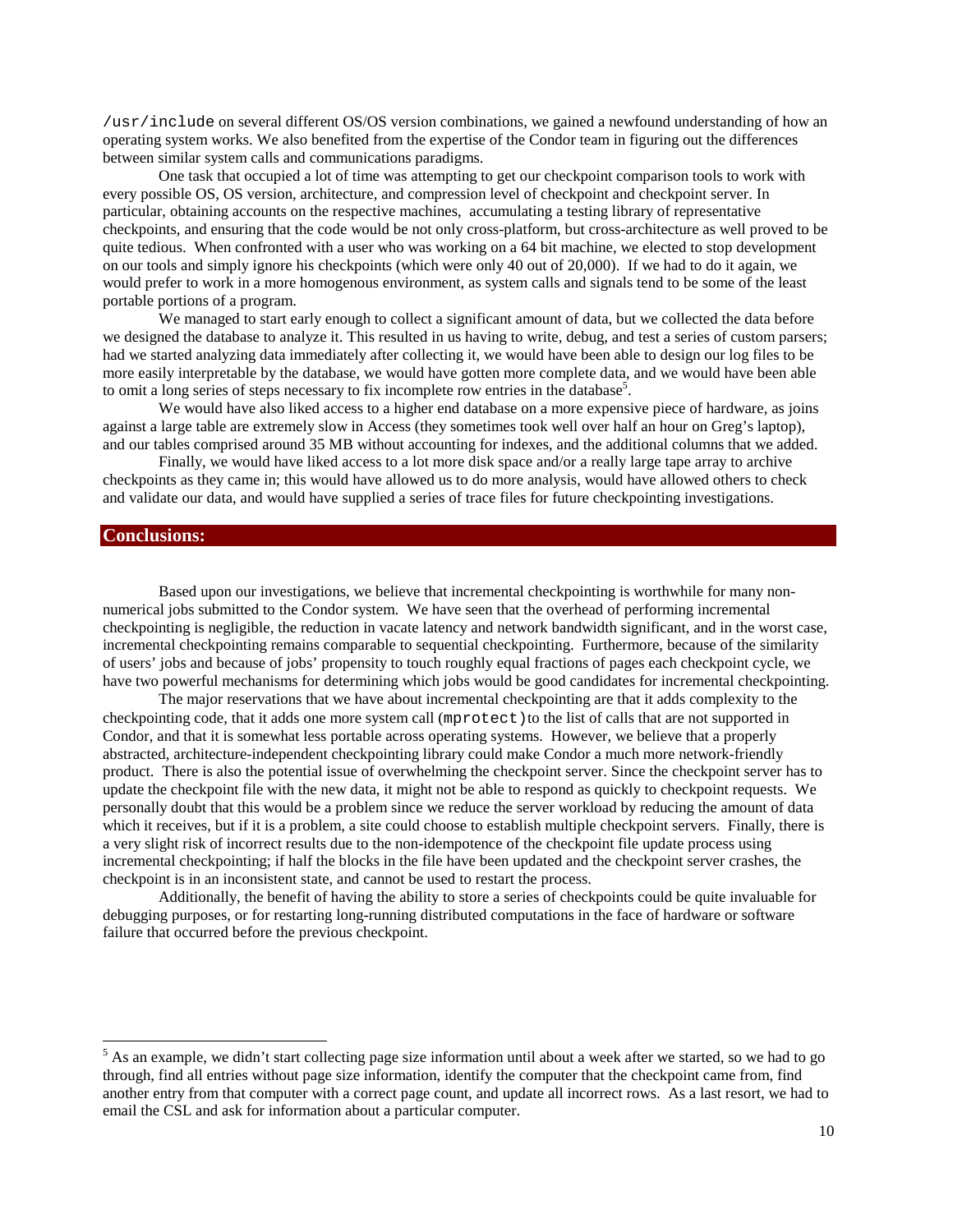## **Future Work:**

 $\overline{\phantom{a}}$ 

Some Condor installations use compression. Due to the sociological intrusion of a slow vacate checkpoint, the UW pool does not currently compress its checkpoints. However we would like to see how a policy of compressing the sequential checkpoints compares to incremental (or even compressed incremental ) checkpoints, especially with respect to network usage, checkpoint storage requirements and vacate latencies.

Next we would like to be able to set up a synthetic checkpointing workload, so that we could compare various approaches to checkpointing on the same data. This could either take the form of a set of programs that periodically generated checkpoints, or, in the event that we can find a terabyte of disk or tape, a trace of a month of Condor checkpoints.

Finally, we would really like to expand the number of users in the Condor user pool, as it seems premature to re-architect the checkpoint code and checkpoint server on the basis of observations of the jobs of nine users. This could be done by either expanding the number of UW Condor pool users, or by running our measurement software at other sites 6 .

<sup>&</sup>lt;sup>6</sup> We tried to do this at New Mexico and INFN, but ran into organizational and technical problems.